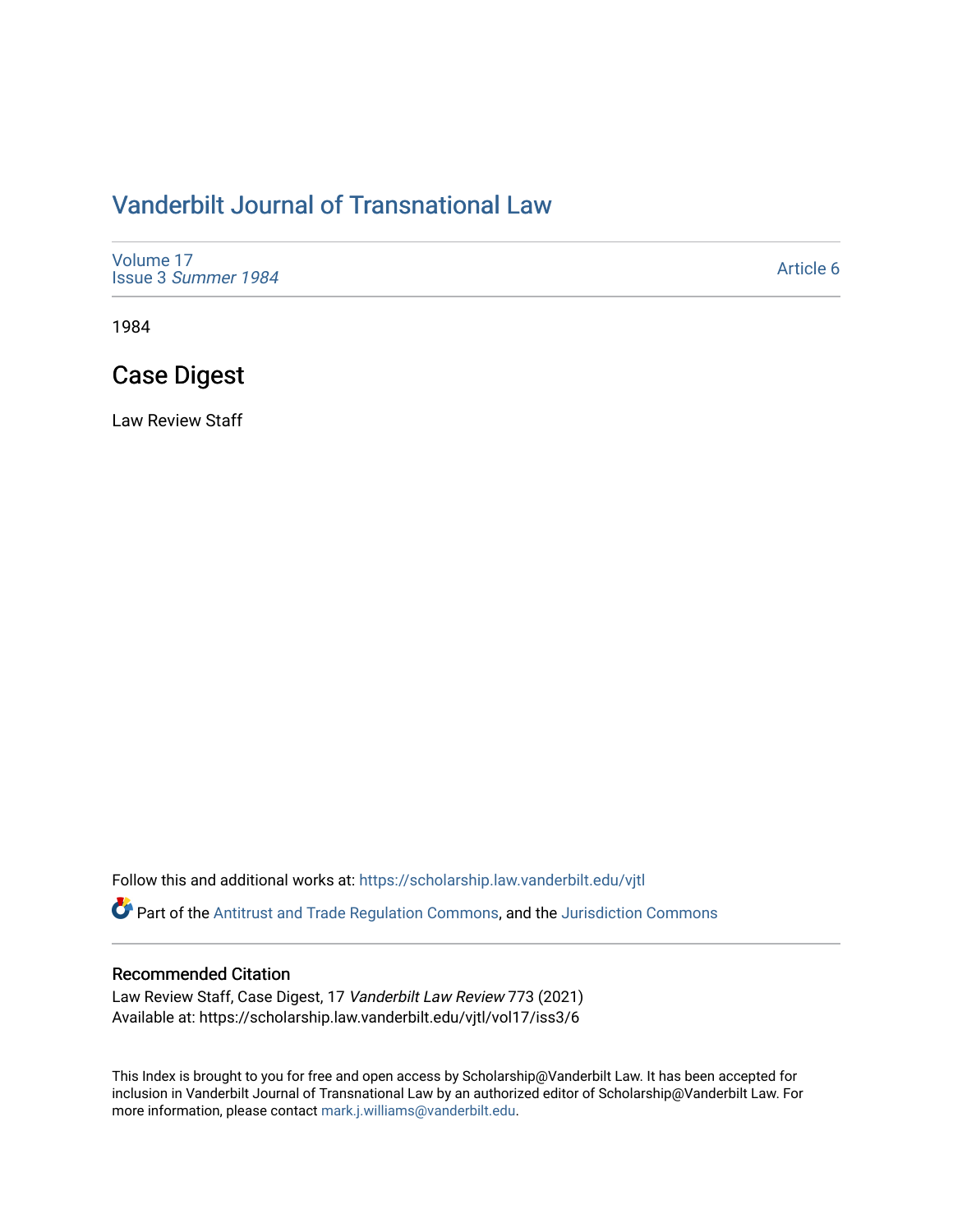# **CASE DIGEST**

This *Case Digest* provides brief analyses of cases that represent current aspects of transnational law. The Digest includes cases that apply established legal principles to new and different factual situations. The cases are grouped in topical categories, and references are provided for further research.

**TABLE** OF **CONTENTS**

|                                       | -773 |
|---------------------------------------|------|
| II. CUSTOMS AND TRADE REGULATION  775 |      |
| III. JURISDICTION AND PROCEDURE 776   |      |

#### I. **ANTITRUST**

**A PRELIMINARY INJUNCTION TO PREVENT A PARTY** FROM **TAKING ACTION IN A FOREIGN JURISDICTION THAT WOULD DESTROY UNITED** STATES JURISDICTION DOES NOT VIOLATE PRINCIPLES OF PRESCRIP-TIVE JURISDICTION OR INTERNATIONAL COMITY - *Laker Airways*, *Ltd. v. Sabena, Belgian World Airlines,* **731 F.2d 909 (D.C.** Cir. 1984).

Plaintiff Laker Airways filed for a preliminary injunction to restrain two defendant airlines from joining as parties in a British action designed to prevent United States courts from deciding plaintiff's antitrust claims. The British Government had determined that Laker's original complaint threatened "to damage the trading interests of the United Kingdom," and had invoked the British Protection of Trading Interests Act, 1980, ch. 11, which commands persons doing business in the United Kingdom to disobey all orders of a foreign court. As a consequence, the British court had issued injunctions preventing Laker Airways from pursuing antitrust claims against two British airlines and two other foreign airlines. The United States district court then had granted the preliminary injunction to prevent Sabena and KLM Royal Dutch Airlines from joining the British action. On appeal,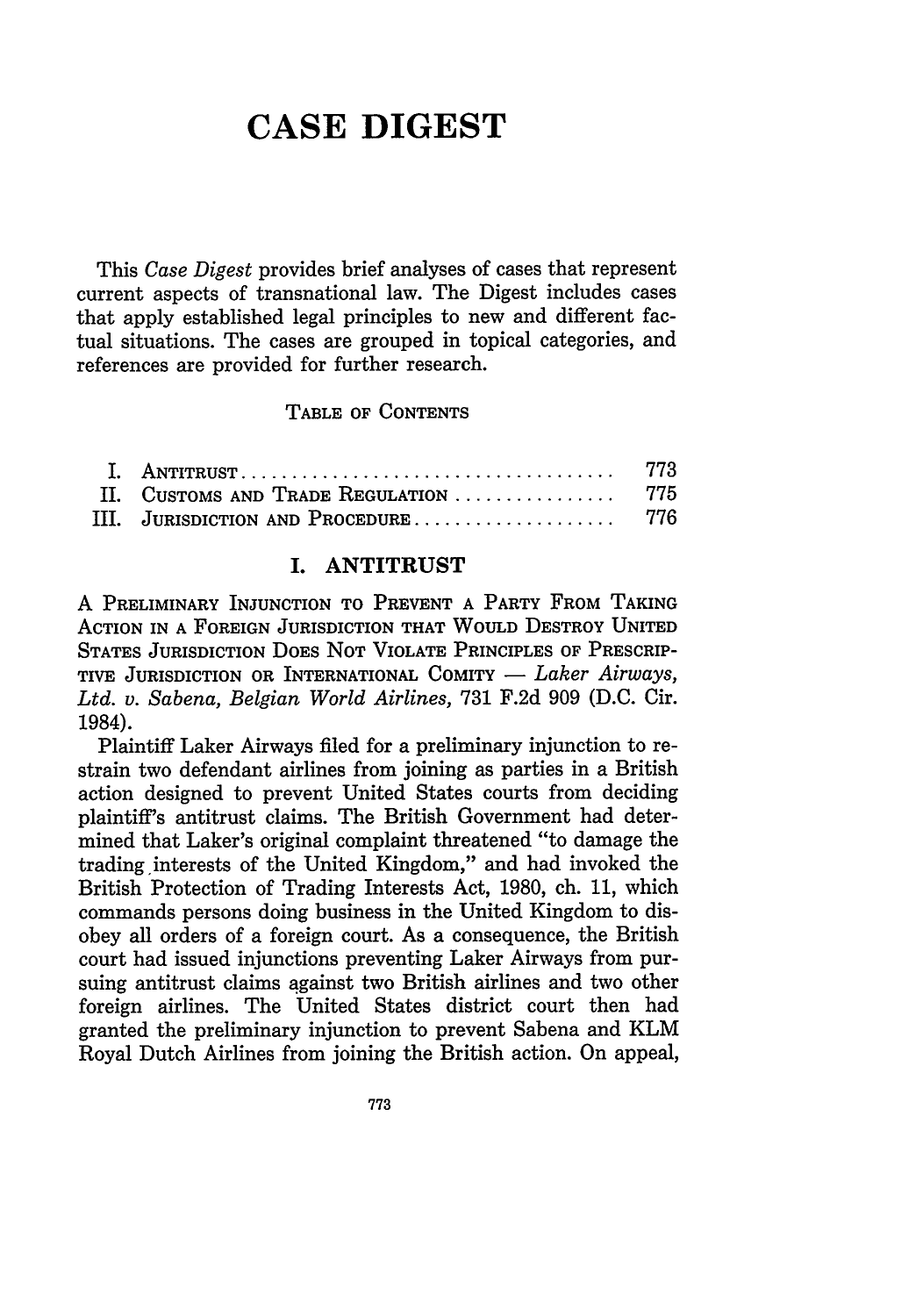defendants contended that the injunction violated international rules of comity as well as their right to take part in parallel actions. The United States Court of Appeals for the District of Columbia Circuit affirmed the district court's decision, holding that Great Britain and the United States had concurrent prescriptive jurisdiction over the claims and that the defensive use of an injunction to preserve its jurisdiction to entertain an antitrust action does not violate the principles of comity and concurrent jurisdiction. The court focused on the nature of the British proceedings and noted that the sole purpose of the proceedings was to leave Laker Airways without a forum by removing United States jurisdiction over the antitrust claims. The court further stated that no judicial decision would eliminate the conflict between the laws of the United States and Great Britain; therefore, absent action by the executive or legislative branch, plaintiff's domestic suit should be allowed to proceed free from interference by foreign courts. *Significance-The* case is the first to uphold the defensive use of a preliminary injunction to block actions in foreign courts that would leave one party without adequate judicial remedies by eliminating the jurisdiction of United States courts.

INTERNATIONAL CARRIERS ARE SUBJECT TO THE PRIVATE LAWS OF A FOREIGN STATE WHEN CARRIERS ARE PARTY TO TRADE AGREE-MENTS WITH THAT FOREIGN STATE AND ARE DOING BUSINESS WITHIN ITS TERRITORIAL JURISDICTION - *British Airways Board v. Laker Airways, Ltd.,* [1984] 3 W.L.R. 413; 23 I.L.M. 727.

Prior to the instant British action, bankrupt Laker Airways brought suit in a United States district court against members of the International Air Transport Association (IATA) for antitrust violations and tortious activity. Two British airlines, co-defendants in the United States case, responded to the suit by seeking injunctive relief in the British courts. The injunction would have left Laker Airways without a forum for its antitrust claims because British law does not comprehend antitrust matters. The British airlines argued that Laker Airways' United States suit represented unconscionable conduct and, as such, should be enjoined. As a defendant in the British action, Laker Airways sought judicial review of a British order protecting British trading interests implicated in United States antitrust suits. A British lower court granted the injunction, pending appeal, and denied the application for judicial review of the British order. On appeal, the House of Lords reversed the lower court's injunction by hold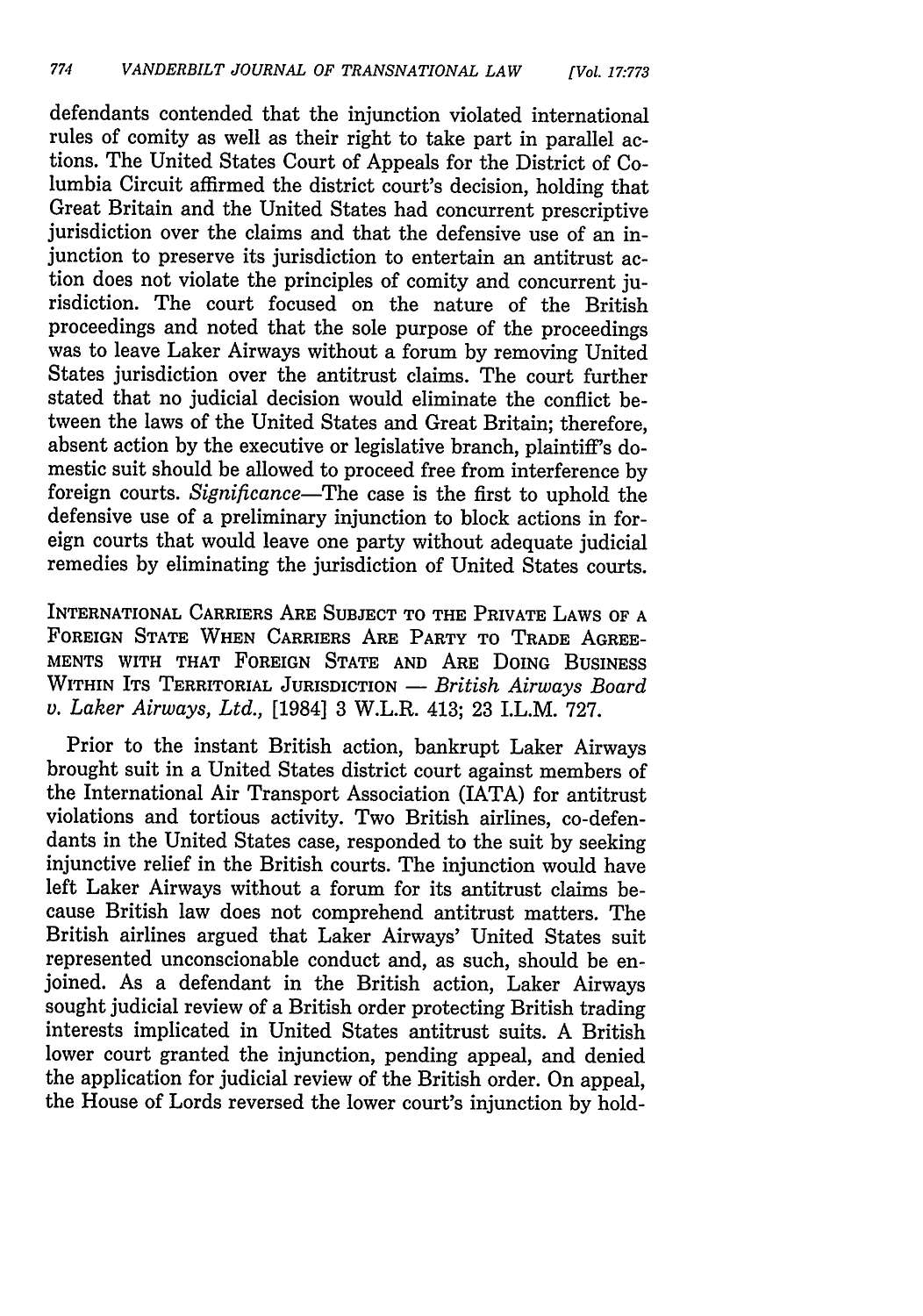ing that prosecution of the United States suit was not shown to be unconscionable and that the British airlines could be sued in United States district court. The House of Lords noted that no equivalent cause of action existed in the British courts and held that suit in the United States was possible because the British airlines were parties to the Bermuda II Treaty respecting transatlantic fare arrangements (Agreement on Air Transport Services, July 23, 1977, United States-United Kingdom, 28 U.S.T. 5367, T.I.A.S. 8641), and because the carriers had become subject to United States antitrust laws by operating in the United States. The House of Lords affirmed refusal of Laker Airways's request for review, however, because Laker had failed to show that unless special permission were granted, the British order did not reach legislation prohibiting British citizens from providing information to United States litigants in civil antitrust actions. *Significance-The* court issued the first British decision to determine whether injunctive relief is appropriate when such relief effectively would preclude adjudication of a foreign party's claims.

### **II. CUSTOMS AND** TRADE **REGULATION**

**COURT OF INTERNATIONAL** TRADE **HAS JURISDICTION** OVER CLAIMS **CHALLENGING** REGULATIONS **GOVERNING** THE IMPORTATION **OF GOODS BEARING GENUINE TRADEMARKS -** *Vivitar v. United States,* 585 F. Supp. 1419 (Ct. Int'l Trade 1984).

Plaintiff, owner of the Vivitar trademark, sought a mandatory order directing the Customs Service to deny entry of all merchandise bearing the Vivitar trademark unless plaintiff consented to its importation. Plaintiff had licensed foreign subsidiaries only to manufacture photographic equipment bearing the Vivitar trademark and not to market the goods in the United States. Plaintiff's action arose when the Customs Service failed to exclude equipment bearing the Vivitar trademark that had been imported into the United States by unrelated third parties. Plaintiff claimed the Customs Service had improperly administered and enforced the statutes governing exclusion of imports. The Government, on the other hand, contended that under 19 U.S.C. sections 1526(a) and (b) trademark owners do not have the right to exclude foreign merchandise containing its authorized trademark when the owner has authorized foreign manufacturers to use the trademark. The Government moved to dismiss the action for lack of subject matter jurisdiction, contending that the case only in-

*1984].*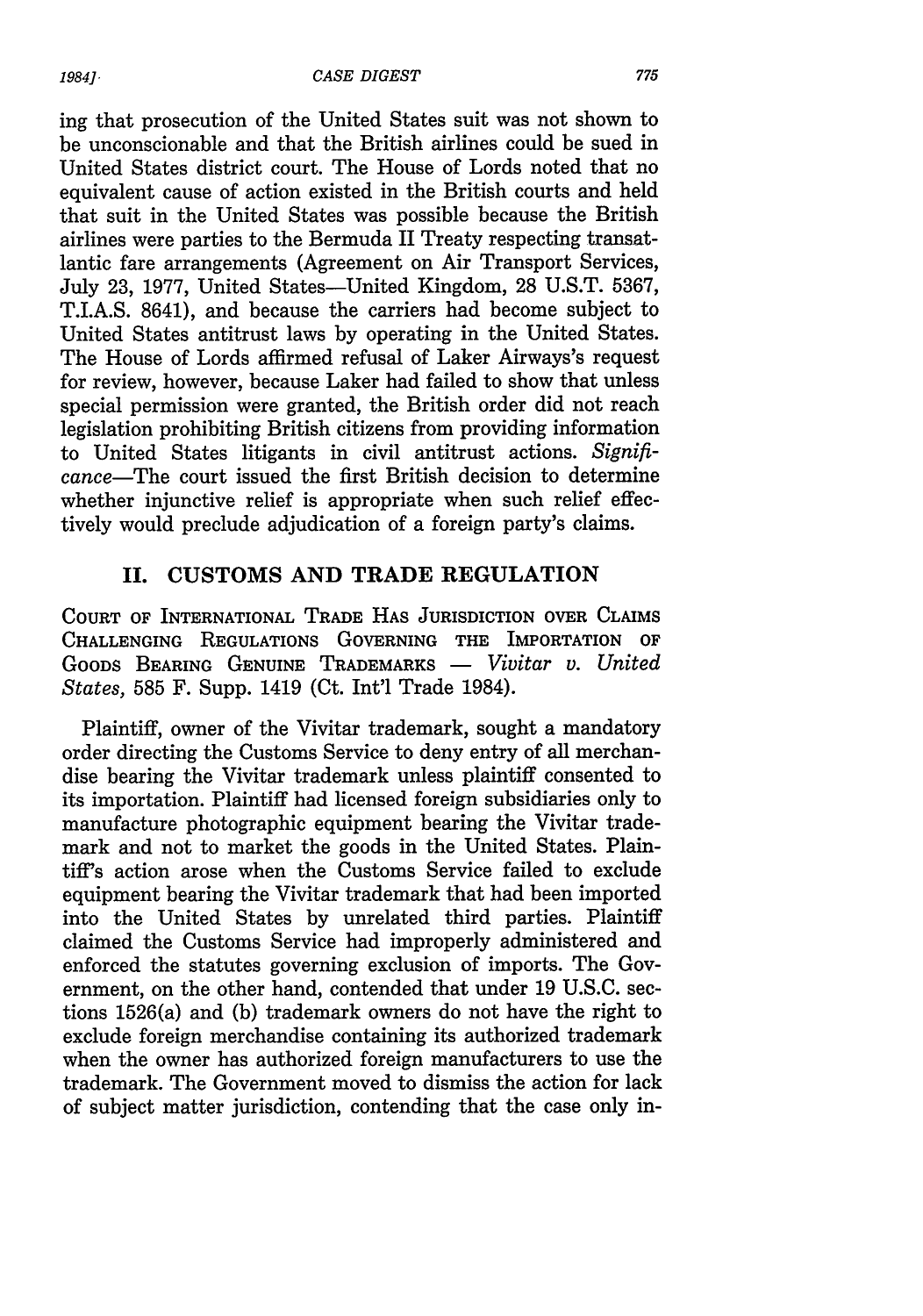volved a trademark dispute and that the district courts, not the Court of International Trade, have jurisdiction over trademark law. The Court of International Trade held that it had jurisdiction under **28 U.S.C.** sections 1581(i)(3) and (4) because the gravamen of the owner's claim involved international trade regulation. The court reasoned that because the owner was attacking the regulations used to administer and enforce the customs laws, not an alleged infringement of its trademark, the central issue was the regulation of international trade. The court explained that **28 U.S.C.** section 1581(i)(4) creates a residual independent jurisdictional basis for challenging the Customs Service failure to exclude imports under **19 U.S.C.** section 1526(a) and **(b)** because under **19 U.S.C.** section 1514, the failure to exclude merchandise is not protestable, and thus jurisdiction to contest that denial under **28 U.S.C.** section 1581(a) is unavailable. The court concluded that jurisdiction under section 1581(i)(3) also was proper because the section provides a jurisdictional basis for customs law cases involving quantitative restrictions on the importation of goods other than toxic substances, foods, drugs, or cosmetics. *Significance-The* decision is the first to determine that the Court of International Trade has jurisdiction over causes of action arising from the Customs Service's administration and enforcement of statutes that govern the importation and exclusion of merchandise bearing a genuine trademark.

## **III. JURISDICTION AND PROCEDURE**

**FOREIGN** SOVEREIGNTY Is **NOT SUBJECT** TO **UNITED** STATES **JURIS-DICTION WHEN** COMPENSATION CLAIMS **AGAINST** SOVEREIGNTY WERE **NOT** WITHIN THE "IMMOVABLE PROPERTY" OR "TORTIOUS ACT" Ex-**CEPTIONS** TO THE **FOREIGN** SOVEREIGN IMMUNITIES **ACT -** *Asociacion de Reclamantes v. United Mexican States,* **735 F.2d 1517 (D.C.** Cir. 1984).

Plaintiffs were successors in interest to Mexican and Spanish land grants covering twelve million acres in Texas and whose claims against the United States for divestiture of title previously had been espoused and settled **by** the Mexican Government. They brought this action in United States district court seeking compensation from Mexico for the alleged conversion of their claims of divestiture of title. Plaintiffs sought to establish subject matter jurisdiction over the Mexican Government under the "immovable property" and "tortious act" exceptions under section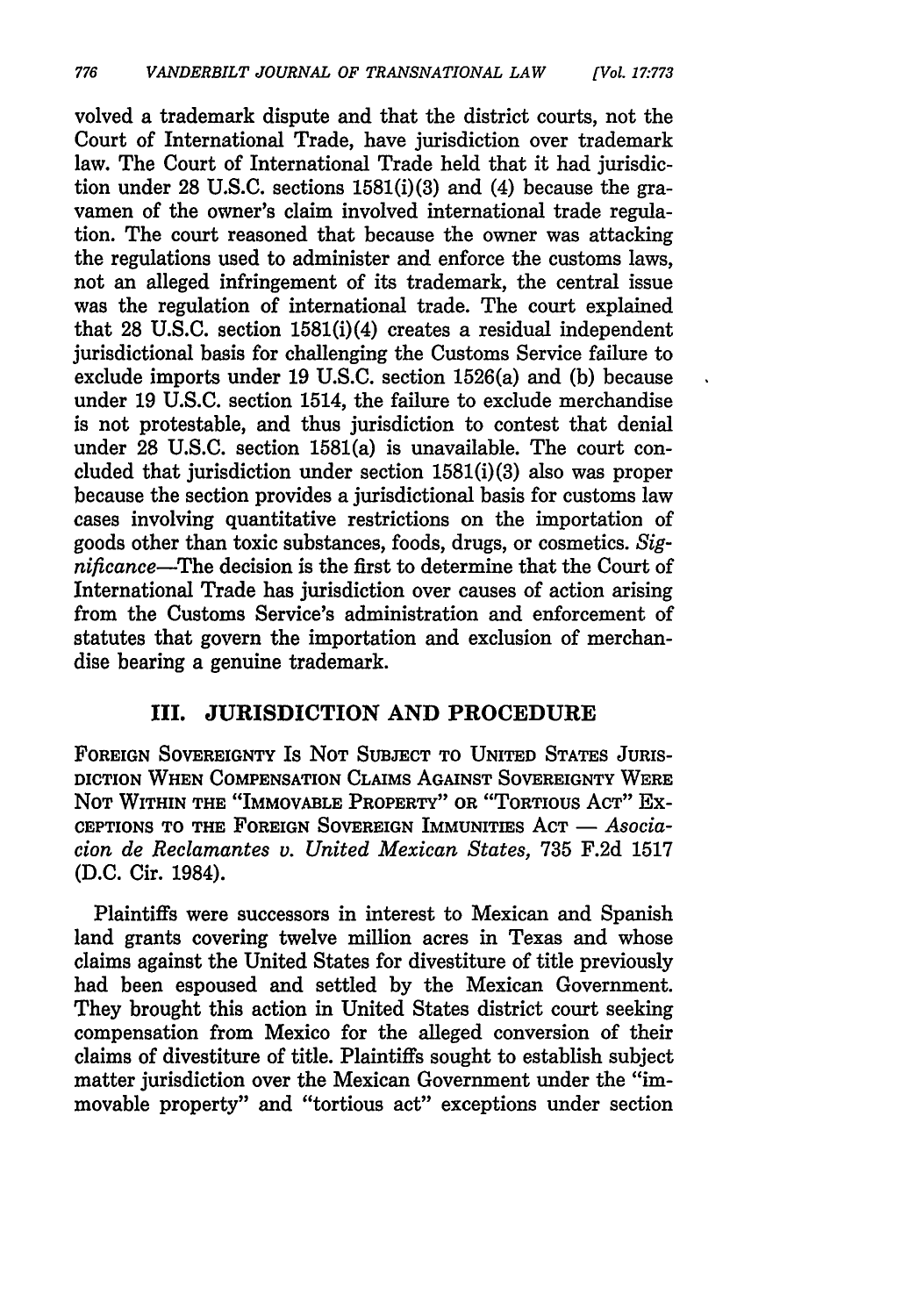1605(a) of the Foreign Sovereign Immunities Act (FSIA). The court of appeals affirmed the district court's dismissal of the complaint by holding that neither exception applied. The claims did not concern "rights in immovable property" within FSIA section 1605(a)(4) because they could not affect property interests in or rights to possession of land located in the United States. The present suit concerned only compensation for the taking of previously held land claims; the claims themselves had been extinguished when Mexico reached a settlement with the United States. Furthermore, the suit fell outside the scope of the "tortious act" exception of FSIA section 1605(a)(5) because none of the actions complained of-espousal, presentation and settlement of the claims-was tortious. Moreover, there was an insufficient nexus with the United States because the actions in question had occurred primarily in Mexico. *Significance-The* court's definition of immovable property potentially could permit the United States to expropriate alien-owned domestic property and then agree to a settlement with the aliens' sovereign that both extinguishes the aliens' property rights without consideration and leaves the aliens without recourse against either government.

EXPLICIT WAIVER OF IMMUNITY TO **PREJUDGMENT ATTACHMENT** OF ASSETS REQUIRES A HIGH STANDARD OF PROOF **UNDER** THE FOREIGN SOVEREIGN IMMUNITIES ACT — *Banque Compafina v. Banco de Guatemala,* 583 F. Supp. 320 (S.D.N.Y. 1984).

Plaintiff Banque Compafina sued to recover on six promissory notes guaranteed by defendant Banco de Guatemala. Plaintiff filed suit to confirm an order of the New York Supreme Court that directed New York county sheriffs to levy on property in which defendant had an interest. Defendant removed the case to district court and moved to vacate the order on the grounds that its property was protected from prejudgment attachment by sections 1611(b)(1) and 1610(d)(1) of the Foreign Sovereign Immunities Act (FSIA), 28 U.S.C. sections 1602-1611 (1982). Defendant contended that property subject to the provisions of section 1611(b)(1) is immune from prejudgment attachment and that such immunity, unlike immunity from postjudgment attachment, cannot be waived as a matter of policy. Defendant also argued that even if certain of its assets held in the United States were subject to section  $1610(d)(1)$  as assets used for commercial purposes, no explicit waiver of immunity from prejudgment attachment of these assets had been made under section  $1610(d)(1)$ .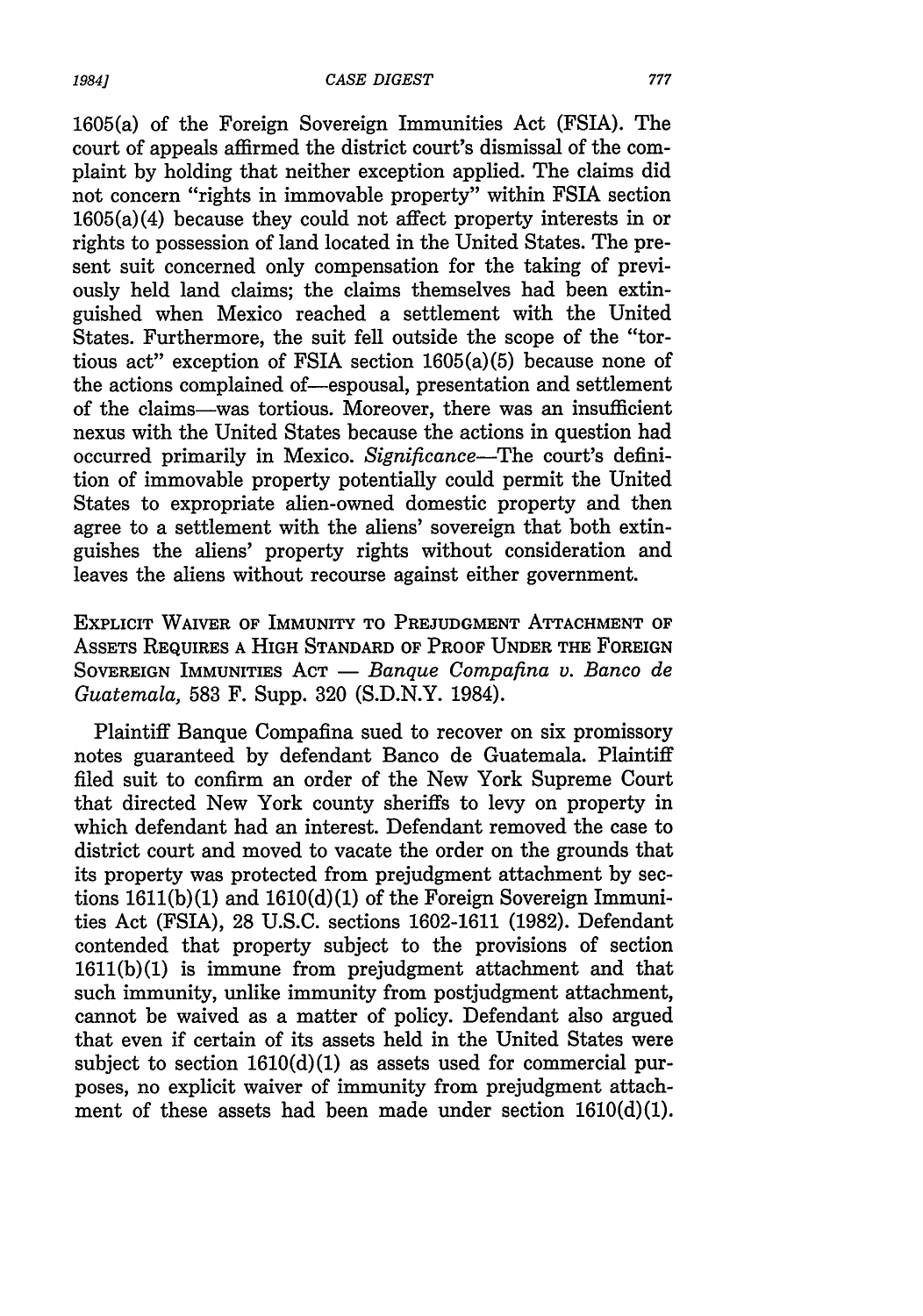Plaintiff contended that section **1611(b)(1)** permitted waiver of immunity from prejudgment attachment if the waiver was explicit, and that certain waivers contained in the notes qualified as explicit waivers under sections 1611(b)(1) and 1610(d)(1). The district court first found that the attached property was noncommercial and thus subject to the provisions of section 1611(b)(1). The court then suggested that a strict reading of section 1611(b)(1) was proper, but declined to hold expressly that immunity from prejudgment attachment may not be waived. Instead, the court determined that the waivers contained in the notes were not explicit waivers of immunity to prejudgment attachment, and vacated the order of attachment. *Significance*-The decision implies that immunity to prejudgment attachment of property under the FSIA may not be waivable and establishes stringent requirements for the explicit waiver of such immunity. The decision encourages foreign governments to store assets in the United States because it makes prejudgment attachment of the assets less likely.

**VESSEL OWNED BY A SUBDIVISION OF THE ITALIAN GOVERNMENT** IS IMMUNE FROM ARREST - *O'Connell Machinery Co. v. M.V. Americana,* 734 F.2d 115 (2d Cir. 1984).

A United States machinery company sued the Italian Line, a ship line owned by a subdivision of the Italian Government, and its ship the *Americana* for damage sustained by one of the company's generators during passage from Genoa to New York. After the company threatened to arrest the *Americana* unless the line posted a letter of guarantee, Italian Line posted the letter and filed a motion to dismiss the case. The district court dismissed the complaint and held that the ship was immune from arrest by virtue of the Foreign Sovereign Immunities Act (FSIA), 28 U.S.C. section 1605(b) (1982). The court of appeals affirmed, holding: (1) the shipping line was an agency or instrumentality of the Republic of Italy within the meaning of the FSIA; (2) the Italian Government did not waive its right to assert sovereign immunity from prejudgment attachment by signing the Treaty of Friendship, Commerce, and Navigation between the United States and Italy, February 2, 1948, 63 Stat. 2255, T.I.A.S. No. 1965; and (3) the FSIA is not unconstitutional. The court explained that the legislative history of the FSIA clearly proves that Congress intended the FSIA to immunize all governmental units under the central government, including shipping lines. The court, relying on *S & S*